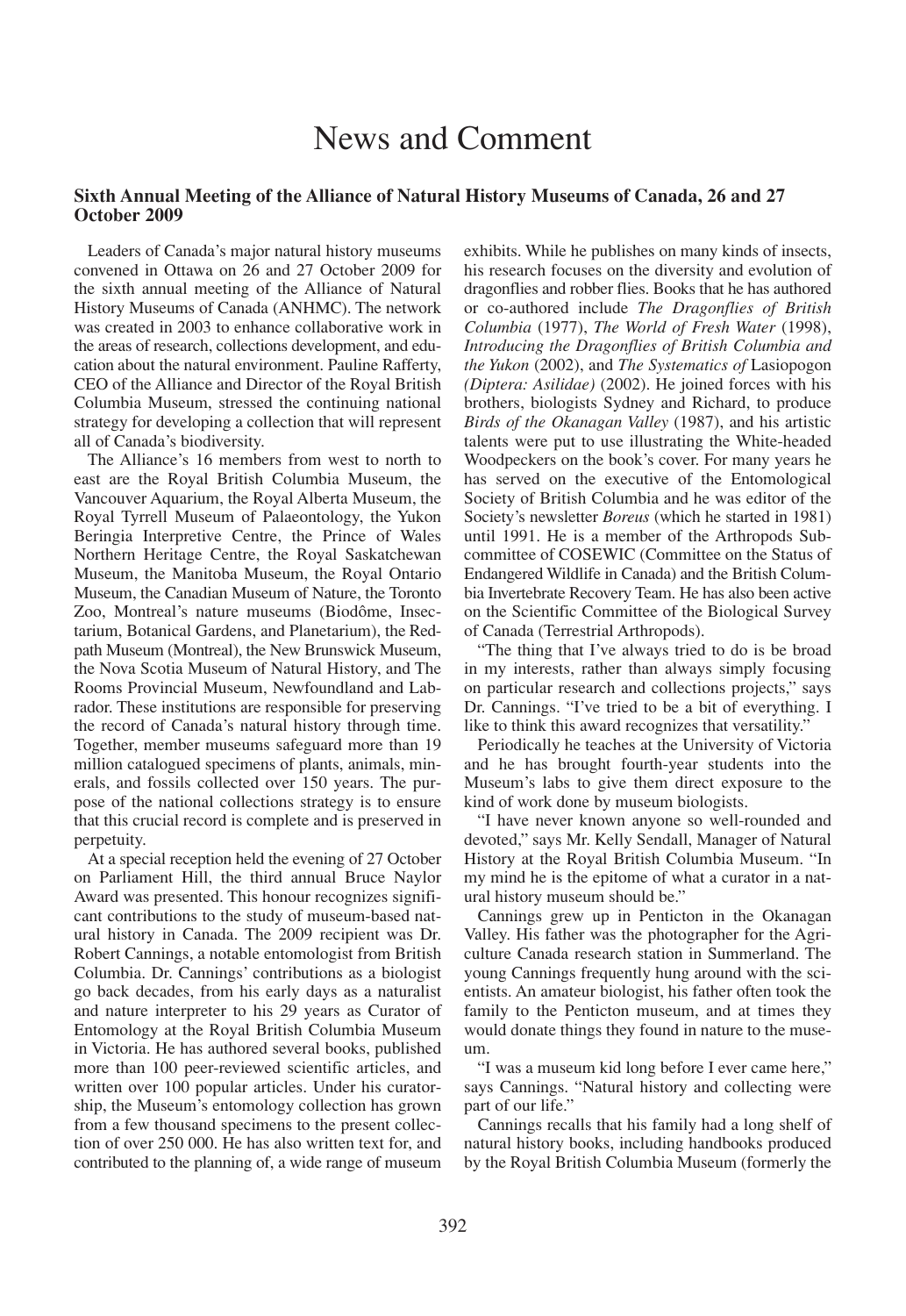British Columbia Provincial Museum). Even when he was young, one of his ambitions was to write a museum handbook. His goal was realized with *The Dragonflies of British Columbia,* which was published before he joined the Royal British Columbia Museum

in 1980. In 2008, Okanagan University College named Dr. Cannings and his two brothers as honorary fellows for their contributions to the appreciation of nature through their writings, professional activities, and dedication.

## *Canadian Association of Herpetologists Bulletin Association Canadienne des Herpétologistes* **16(2) Spring 2009**

Editor – Jacqueline D. Litzgus, Department of Biology, Laurentian University, Sudbury, Ontario P3E 2C6 Canada; e-mail: jlitzgus@laurentian.ca, 705-675-1151 ext 2314

Contents: Instructions for Authors — EDITORIAL NOTES — UPCOMING MEETINGS — FEATURE ARTICLE: Silent Spots in the Wetland by Jacqueline Litzgus — FIELD NOTES: What is a Snapping Turtle? by Shane de Solla — BOOK REVIEW: Review of Biology of the Snapping Turtle (*Chelydra serpentina*) by Shane de Solla — THESIS ABSTRACTS IN CANADIAN HERPETOLOGY: **Joshua Amiel.** B.Sc. 2009. Dalhousie University, Halifax, Nova Scotia (Supervisor: Richard Wassersug) Physiological and behavioural adaptations of the Eastern Ribbonsnake (*Thamnophis sauritus*) to cold climates; **Hillary Black**. B.Sc. 2009. Laurentian University, Sudbury, Ontario (Supervisor: Jacqueline Litzgus) The effects of body mass and temperature on the standard metabolic rate of

three species of colubrid snakes; Kevin Little. B.Sc. 2009. Laurentian University, Sudbury, Ontario (Supervisor: David Lesbarrères) Factors affecting the virulence of Frog Virus 3 on Northern Leopard Frog (*Rana pipiens*) tadpoles; **D. Marcil-Ferland.** B.Sc. 2009. University of Ottawa, Ottawa, Ontario. (Supervisor: Gabriel Blouin-Demers) Geometric morphometrics offer insight on the intersexual differences in allometric coefficients of bite force in the northern map "University of Ottawa, Ottawa, Ontario (Supervisor: Gabriel Blouin-Demers) Factors affecting leech parasitism on four turtle species in St. Lawrence Islands National Park — RECENT PUBLICATIONS IN CANADIAN HERPETOLOGY — NEWS AND ANNOUNCEMENTS — Membership Form.

## *Canadian Association of Herpetologists Bulletin Association Canadienne des Herpétologistes* **17(1) Fall 2009**

Contents: EDITORIAL NOTES — MEETINGS — What I did on my summer vacation (review of the JMIH and a field trip to Turtleworld) by Leslie Anthony — FEATURE ARTICLE: The Father of Canadian Herpetology: An Autobiography by Sherman Bleakney — BOOK REVIEWS: Review of *Mean and Lowly Things* (Kate Jackson) by Leslie Anthony*;* Review of *Snakebit* (Leslie Anthony) by Pat Gregory — THESIS ABSTRACTS IN CANADIAN HERPETOLOGY: **Amanda Bennett**, *M.Sc. 2009,* Laurentian University, Sudbury, Ontario (Supervisor: Jacqueline Litzgus), Effects of habitat fragmentation on the spatial ecology and genetics of Northern Map Turtles (*Graptemys geographica*); **Gregory Bulté,** *Ph.D. 2009,* University of Ottawa, Ottawa, Ontario (Supervisor: Gabriel Blouin-Demers), Sexual dimorphism in Northern Map Turtles (*Graptemys geographica*): ecological causes and consequences; **Jose Lefebvre**, *M.Sc. 2009,* Acadia University, Wolfville, Nova Scotia (Supervisor: Tom Herman), Marrying conservation and exploitation: combining integrated resource management plans (IRMs) and the Blanding's Turtle (*Emydoidea blandingii*) to conserve and manage wetland ecosystems in Nova Scotia; **D. Marcil-Ferland**, *B.Sc. 2009,* University of Ottawa, Ottawa, Ontario (Supervisor: Gabriel Blouin-Demers),

Geometric morphometrics offer insight on the intersexual differences in allometric coefficients of bite force in the Northern Map Turtle (*Graptemys geographica*); **Abigail Pattishall,** *Ph.D. 2008,* Lehigh University, Bethlehem, Pennsylvania (Supervisor: David Cundall), The ecology of synurbic watersnakes; **A. C. Plumer**, *M.Sc. 2009,* University of Ottawa, Ottawa, Ontario (Supervisor: Gabriel Blouin-Demers), Thermal preference and the effects of food availability on components of fitness in the bearded dragon, *Pogona vitticeps*; **Marie-Pier Prairie,** *M.Sc. 2009,* McGill University, Montreal, Quebec (Supervisor: David Green), Landscape ecology of an amphibian community in southern Québec, Canada; **Megan Rasmussen**, *M.Sc. 2009,* Laurentian University, Sudbury, Ontario (Supervisor: Jacqueline Litzgus), Habitat selection, foraging ecology, and maternal investment in a Lake Huron population of Spotted Turtles (*Clemmys guttata*): implications for conservation and management; **N. Reshke**, *B.Sc. 2009*, University of Ottawa, Ottawa, Ontario (Supervisor: Gabriel Blouin-Demers), Factors affecting leech parasitism on four turtle species in St. Lawrence Islands National Park — RECENT PUBLI-CATIONS IN CANADIAN HERPETOLOGY — NEWS AND ANNOUNCEMENTS.